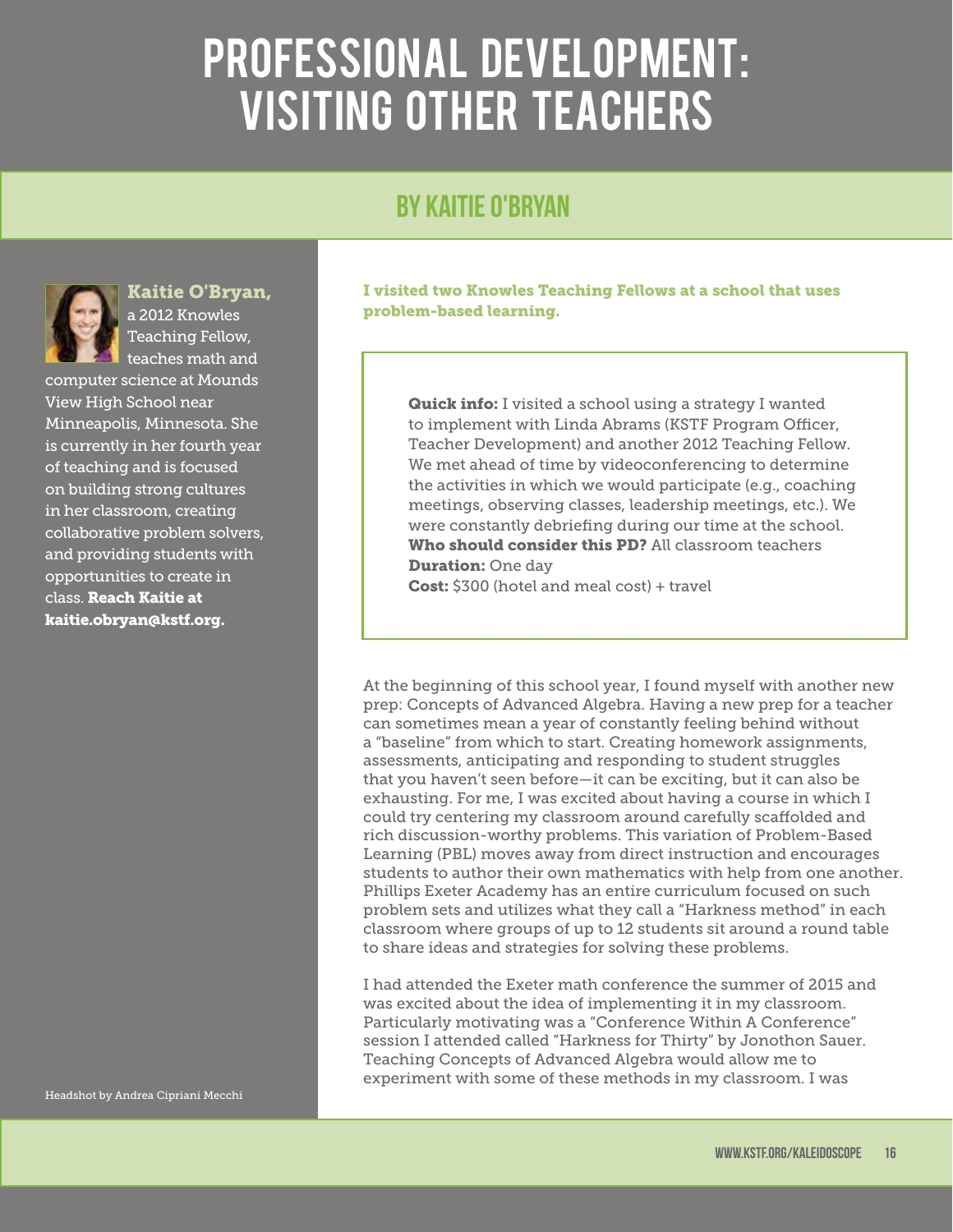

convinced that taking a PBL approach would help students build the thinking skills they need to be successful outside of my classroom.

However, when the school year started, I realized that learning wasn't occurring like I had hoped. Students were resistant to the new strategy. They were frustrated, and when their struggle stopped being productive I didn't know what was causing the issues. I decided to change course and try teaching strategies with which I was a bit more comfortable. I wasn't ready to completely abandon the hope that all students were capable of thinking critically and discussing challenging problems with one another, but clearly what I had going on wasn't working. I needed to see PBL in action.

Around that time, our cohort was planning our fall meeting in Phoenix—home to 2012 Fellows Mary Chin and Ian Caldwell's school, Arete Preparatory Academy, which uses Exeter's problem-based curriculum. Mary and Ian had invited all Fellows interested to come to their school—this invitation perfectly fit my needs.

Through visiting Arete, I wanted to better understand what structures and routines Ian and Mary used to help all students learn in a problem-based setting. I also needed to know some logistics: How did they track participation? How did homework work? How did testing work? These were all things I was trying to figure out through trial and error, with more errors than successes.

While at Arete, Lindsay McDowell (2012 Fellow), Linda Abrams and I sat in on a leadership team meeting and observed Mary and Ian's math classrooms, as well as a social studies class. Each of these experiences gave us a different lens to view how a problem-based curriculum was implemented in the school.

From seeing the students and classes in action, I saw how conversations and discussions were at the heart of many students' classes. In the "great lessons" class I observed, students led the discussion around Dante's Inferno. Even in staff meetings, it was clear that discussion was valued over other learning or delivery styles. This helped me realize that students are not blank slates when they walk into my class—they have had varying experiences with discussion in prior classes. I needed to know more about their experiences in other content areas around discussions to better understand what discussion skills students brought into my classroom. In addition, I needed to make my expectations for discussion in math more clear. I needed help to build a picture of what a productive discussion includes.

Watching Mary and Ian teach also helped me see how this style of teaching looks in the "real world" and see beyond the theory. Before implementing PBL in my classroom, I had several concerns about whether I would able to do this with my students. Homework completion was non-existent, and some students were prone to distraction. In theory, I thought Harkness would only work if students did their homework each night and if they had the ability to stay on task for 55 minutes at a time. When seeing Mary and Ian's classroom in action, I saw that was not the case. Talking to Mary and Ian, they mentioned that not every student does their homework each night and, like most classrooms, there would be a student or two off task while working in groups. It was encouraging to know that these were things that many teachers struggled with but that did not prevent teachers from having high expectations for their students inside the classroom. Each teacher had different strategies to keep student engagement strong in class. As I watched Mary and Ian teach, I was able to see how their decisions in the classroom helped keep student work productive. For example, while I was there, Mary "froze" the class to capture their attention mid-problem. This technique required students to focus their attention on Mary or